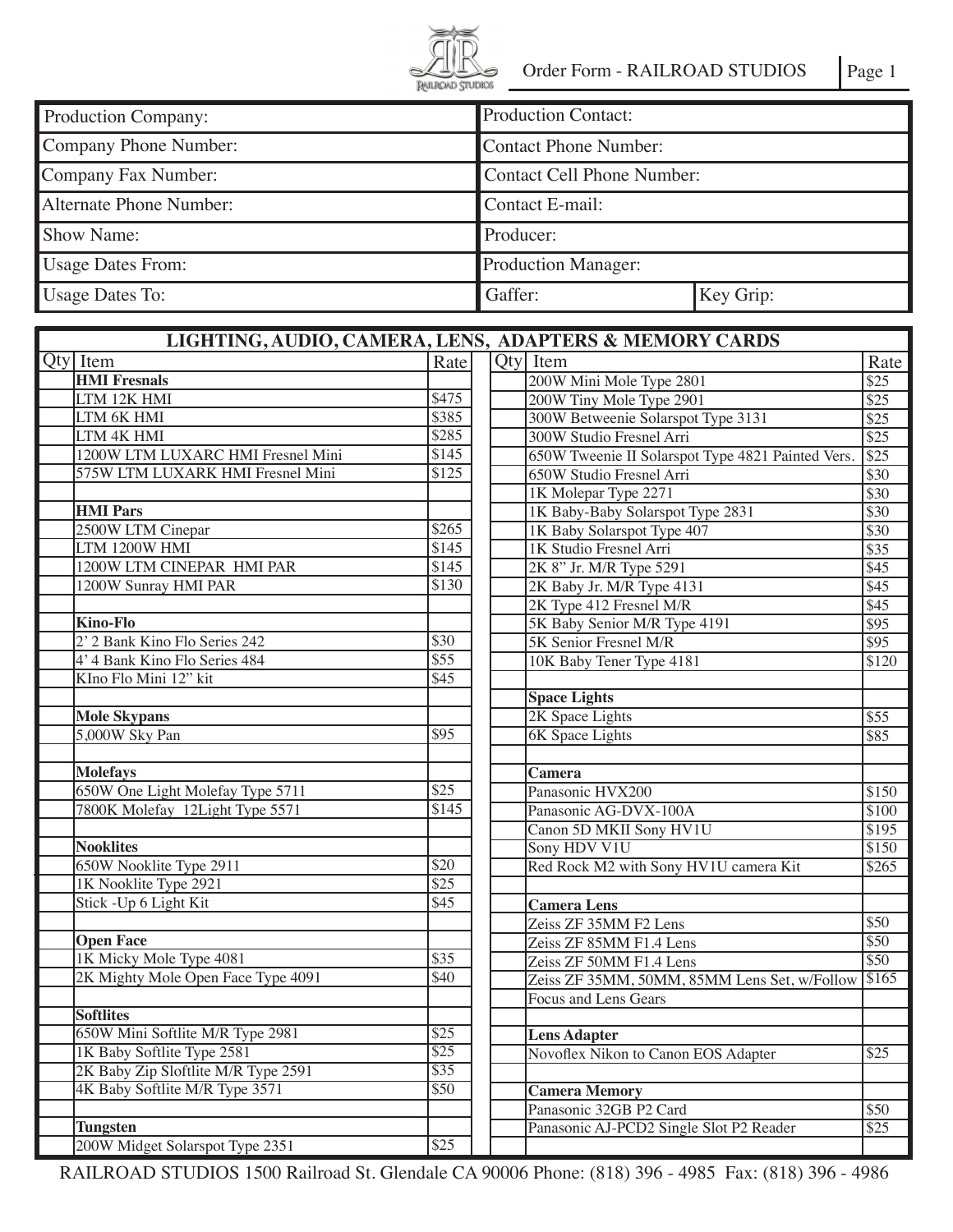|                                                |                  |  | <b>GRIP, MIRRORS &amp; REFLECTORS, STANDS, CABLES &amp; ADAPTORS, LADDERS</b> | Page 2           |
|------------------------------------------------|------------------|--|-------------------------------------------------------------------------------|------------------|
| $Q$ ty   Item                                  | Rate             |  | $Qty$ Item                                                                    | Rate             |
| <b>Hangers &amp; Mounts</b>                    |                  |  | <b>Stands</b>                                                                 |                  |
| #1 Grip Clip #3201                             | \$1              |  | 20" C-Stand #339574                                                           | \$3              |
| #2 Grip Clip #3202                             | \$1              |  | 20" Stainless Steel Arm #681012                                               | $\overline{\$3}$ |
| #3 Grip Clip #3203                             | $\overline{\$1}$ |  | 40" Stainless Steel Arm #681013                                               | $\overline{\$3}$ |
| 2x4" Wall Spreader #429016                     | $\overline{$3}$  |  | 40" C-Stand #339758                                                           | $\overline{\$3}$ |
| 2x6" Wall Spreader #429017                     | $\overline{$3}$  |  | Baby Size Compact Litewate Stand #AZ180                                       | $\overline{\$3}$ |
| 3" Baby Plate #429041                          | $\overline{$3}$  |  | Baby Size Low Compact Litewate Stand #AZ150                                   | $\overline{\$3}$ |
| 6" Baby Plate #429085                          | \$4              |  | Baby Size Sky-Hi Stand #1581                                                  | $\overline{\$3}$ |
| Base Plate GH001                               | $\overline{$}2$  |  | Baby Size Standard Stand #40651A                                              | $\overline{\$3}$ |
| Junior Wall Plate #429582                      | $\overline{$3}$  |  | Bazooka Single Riser #429050                                                  | $\overline{$3}$  |
| 4" C-Clamp w/Baby Pin #429594                  | $\overline{$3}$  |  | Crank-O-Vator w/Casters #350002                                               | \$50             |
| 6" C-Clamp #429695                             | $\overline{$3}$  |  | Double Riser Junior Size Low Litewate #AZ200                                  | \$10             |
| 6" C-Clamp w/Baby Pin #429596                  | $\overline{$3}$  |  | Hi-Hi Overhead Roller Stand #H377577                                          | \$15             |
| 8" Baby C-Clamp #429598                        | $\overline{$3}$  |  | Hollywood Combo Triple Riser #366165                                          | $\overline{$3}$  |
| 8" Junior C-Clamp Vertical #429697             | $\overline{$3}$  |  | Hollywood Head 2-1/2" Grip Head                                               | $\overline{$3}$  |
| 8" Junior Horizontal C-Clamp #429690           | $\overline{$3}$  |  | Hollywood Head 4-1/2" Grip Head                                               | $\overline{$4}$  |
| 8" Junior Universal C-Clamp #429601            | $\overline{$3}$  |  | Junior Stand Extension #426019                                                | $\overline{\$4}$ |
| 6" Furniture Clamp #429589                     | $\overline{$3}$  |  | Low Boy Double Riser Combo Stand-Steel #H386021                               | $\sqrt{$3}$      |
| 12" Furniture Clamp #429584                    | $\overline{$3}$  |  | Medium Overhead Stand #H377573                                                | \$12             |
| 18" Furniture Clamp #429592                    | $\overline{$3}$  |  | Junior Baby Stand Adaptor                                                     | $\sqrt{$3}$      |
| 24" Furniture Clamp #429593                    | $\overline{$3}$  |  |                                                                               |                  |
| 36" Furniture Clamp #429605                    | $\overline{$3}$  |  | <b>Cables</b>                                                                 |                  |
| Furniture Bar Clamp Adaptor #429595            | $\overline{$3}$  |  | 25' Stinger #5001101                                                          | $\overline{\$3}$ |
| 6" Pump Cup w/Baby Pin #427000                 | \$8              |  | 50' House Extension (stinger) #5001100                                        | \$4              |
| 9.5" Pump Cup #W5450                           | \$10             |  | 100A Bates 50' Ext #5001316                                                   | \$10             |
| Gaffer Grip (Gator Clamp) #B429587             | \$4              |  | 60A Bates 50' Ext #5001333                                                    | \$10             |
| Baby-Pipe Clamp w/spud #429618                 | $\overline{$3}$  |  | 60A Bates to Mole Pin Female                                                  | $\overline{$}5$  |
| Junior Pipe Clamp #429619                      | $\overline{$3}$  |  | 50' Mole Pin Extension #226295                                                | \$5              |
| Mafers Clamp #540004                           | $\overline{$}2$  |  | 25' Ground Female Mole Pin To Clip                                            | $\overline{\$5}$ |
| Mafers Clamp w/Spud #B541004                   | $\overline{$}2$  |  | 25' Ground Male Mole Pin To Clip                                              | $\overline{\$5}$ |
| Quacker Clamp #429042                          | $\overline{$3}$  |  | 3' Cam-Lok Ground Ext Male To Male #5002147                                   | $\overline{\$3}$ |
| Cardilinis (matthellini) w/Center Jaw #420101  | $\overline{$3}$  |  | 25' Cam-Lok Ground Ext #5001979                                               | \$3              |
| Cheeseboro Clamp #425159                       | $\overline{$3}$  |  | 50' Ground Cable Cam-Lok#5002001                                              | $\overline{\$5}$ |
| Drop Ceiling Scissor Clamp-Holder #429678      | $\overline{$}$ 2 |  | 5 Wire Banded Cam Lok 50' #5001975                                            | \$18             |
| Tree Branch Holder #429641                     | $\overline{$}5$  |  |                                                                               |                  |
| Chain Vice Grip w/Baby Pin #429039             | \$5              |  | <b>Cable Adapters</b>                                                         |                  |
| Ears 1" (Hollwood Hanger) #B429616             | \$6              |  | 60A Bates to 2-60A Female Bates                                               | \$9              |
| Drop Down 45 degrees #429688                   | \$3              |  | 100A Male Bates to 2-60A Female Bates                                         | $\overline{\$9}$ |
| Putty Knife w/spud #429066                     | $\overline{$3}$  |  | 100A Male Bates to 2-100A Female Bates                                        | $\overline{\$9}$ |
| Superflex Arm #540001                          | $\overline{$3}$  |  | 2-100A Bates Female to Mole-Lok                                               | $\overline{\$5}$ |
| Trombone-Junior #429047                        | \$10             |  | 2-100A Bates to Cam-Lok                                                       | \$30             |
| Baby Offset Arm #430126                        | \$3              |  | 2-100A Bates to Snakebite Pin                                                 | \$15             |
| Junior Offset Arm #430127                      | \$3              |  | Mole Pin Male to Female Cam-Lok                                               | \$6              |
| Baby Triple Header #429580                     | \$4              |  | Mole Pin Male to Male Cam-Lok                                                 | $\overline{\$6}$ |
| Safety Cable                                   | \$1              |  | Ground Squid Mole Lock                                                        | $\overline{$6}$  |
|                                                |                  |  | Ground Squid Female Mole Pin to 5 Male                                        | $\overline{$6}$  |
| <b>Grip Support</b>                            |                  |  | Threefer Mole Lock                                                            | $\sqrt{57}$      |
| Fire Extinguisher                              | \$4              |  | 3 Way Female to Male Mole Pin Tee                                             | $\sqrt{$3}$      |
| Heavy Duty Strap                               | $\overline{$3}$  |  | Female Pin to Female                                                          | \$4              |
| <b>Traffic Cone</b>                            | \$3              |  | Bus Bar Lug to Female Mole Pin                                                | \$4              |
| Yellow Jacket Cable Protector                  | \$15             |  | Clamp to Female (Trico)                                                       | $\sqrt{57}$      |
|                                                |                  |  | Male to Male Mole Pin                                                         | \$4              |
| <b>Mirrors &amp; Reflectors</b>                |                  |  | Bus Bar Lug to Male Mole Pin                                                  | \$4              |
| 24x24" Aluminum Hand Reflector-Silver #B119069 | \$12             |  | Male to Female Mole Pin                                                       |                  |
| 42x42" Silver Reflector                        | \$30             |  | Cube Tap                                                                      | \$4              |
| 42x42" Gold Reflector                          | \$30             |  |                                                                               | \$1              |
| 42x42" Mirror/Silver Reflector                 | \$30             |  |                                                                               |                  |
|                                                |                  |  |                                                                               |                  |
|                                                |                  |  |                                                                               |                  |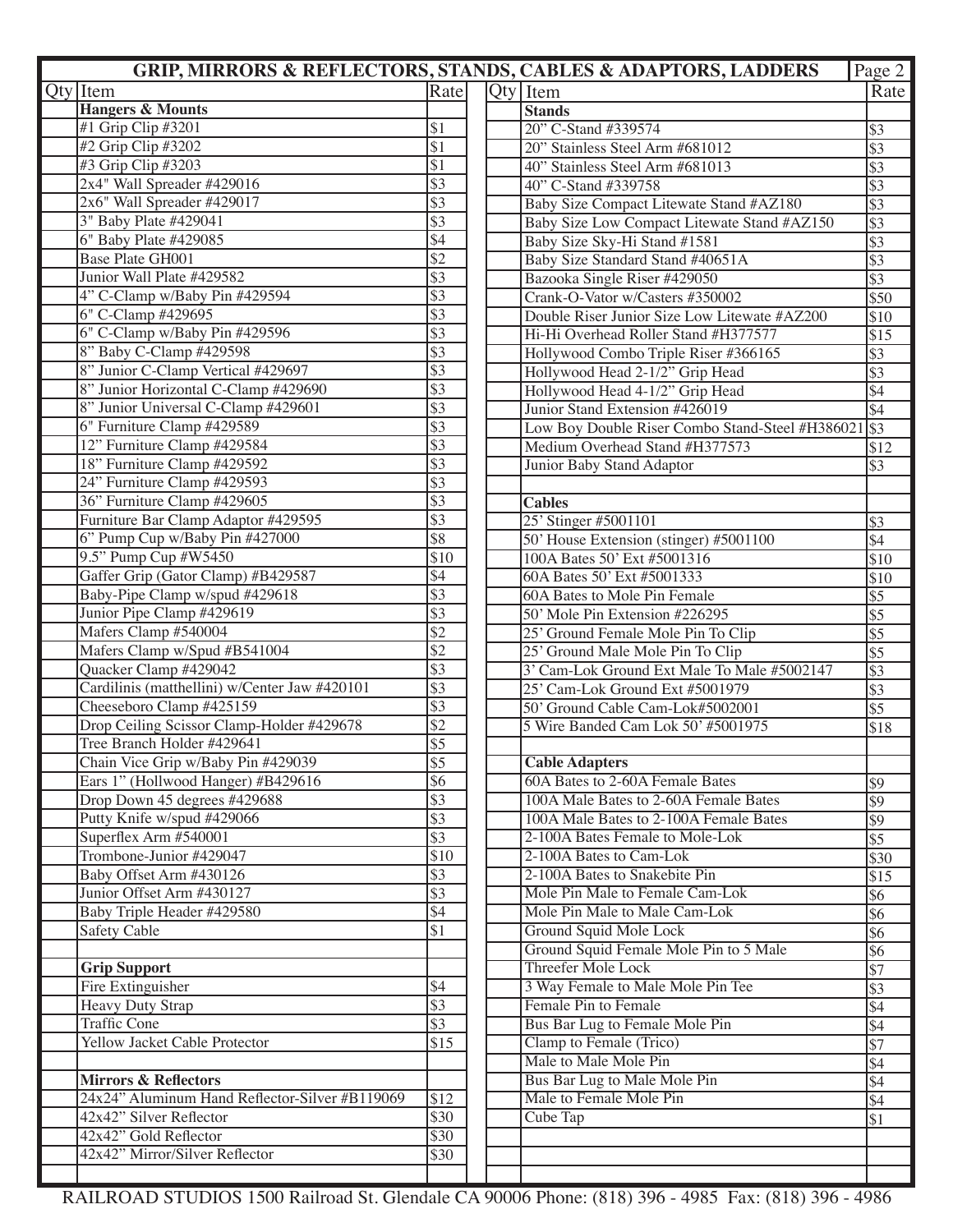|                                            |                  | DISTRO, FLAGS, DOTS & FINGERS, SCISSOR LIFTS, OVERHEADS, DOLLIES | Page 3            |
|--------------------------------------------|------------------|------------------------------------------------------------------|-------------------|
| <b>Qty</b> Item                            | Rate             | $ Qty $ Item                                                     | Rate              |
| <b>Distro</b>                              |                  | <b>Overheads</b>                                                 |                   |
| 1K Molestat Dimmer                         | \$20             | 3 X 3 Singles                                                    | $\sqrt{$10}$      |
| 2K Variac Dimmer                           | \$25             | 6 X 6 B/W Griffyton                                              | $\overline{$}20$  |
| 1200W Variac Molestat                      | \$15             | 6 X 6 Bleached                                                   | $\overline{$}20$  |
| 1800W Variac Molestat                      | \$20             | 6 X 6 China Silk                                                 | $\overline{$}20$  |
| 5K Inline Dimmer 60A Bates                 | $\overline{$}75$ | 6X6Gold                                                          | $\overline{$}20$  |
| 10K 100A Bates Inline Dimmer               | \$85             | $6X6$ Silk                                                       | $\overline{$}20$  |
| 100 Amp Lunch Thru Box                     | \$25             | 6 X 6 Silver                                                     | $\overline{$}20$  |
| 400A Circuit Breaker Pannel Cam-Lok        | \$25             | 6 X 6 Solid                                                      | $\overline{$}20$  |
| 400A M/R Distro Mole Pin                   | \$75             | 6 X 6 Single                                                     | $\overline{$18}$  |
| 400A M/R Distro Cam-Lok                    | \$75             | 6 X 6 Frames                                                     | $\overline{$15}$  |
| 600A Cam-Lok Distro Box                    | \$95             | 6 X 6 Full Grid                                                  | $\overline{$15}$  |
| 60A to 3 Way Edison                        | \$10             | 6 X 6 Soft Frost                                                 | $\overline{$}25$  |
| 60A to 4 Way Edison                        | \$10             | 12 X 12 Blue Chroma Key- Cloth                                   | $\overline{\$55}$ |
| 60A to 6 Way Edison                        | \$10             | 12 X 12 Green Chroma Key Cloth                                   | $\overline{\$55}$ |
| 100A Bates to 4 Way Edison                 | \$10             | 12 X 12 Checker Cloth                                            | \$40              |
|                                            |                  | 12 X 12 Silk Chroma Key                                          | $\sqrt{$35}$      |
|                                            |                  |                                                                  |                   |
| <b>Flags</b>                               |                  | 12 X 12 China Silk Cloth                                         | $\overline{$}30$  |
| 18x24" Celo Cuke Open #199101              | \$4              | 12 X 12 Double Cloth                                             | \$30              |
| 18x24" China Silk-White, Open #149555      | \$4              | 12 X 12 Gold Cloth                                               | $\overline{$}30$  |
| 18x24" Double Open Black #149061           | \$4              | 12 X 12 Griffolyn Cloth                                          | \$30              |
| 18x24" Flag #169059                        | \$4              | 12 X 12 Silk Cloth                                               | $\sqrt{$35}$      |
| 18x24" Silk White Open #149545             | \$4              | 12 X 12 Solid                                                    | \$30              |
| 18x24" Silk-Black, Open #B149545           | $\overline{$4}$  | 12 X 12 Bleached Cloth                                           | $\overline{$}25$  |
| 18x24" Single Open Black #149066           | \$4              | 12 X 12 Breakaway Frame                                          | $\overline{$}20$  |
| 18x24" Open Frame                          | \$4              | 12 X 12 Single Cloth                                             | $\overline{$}25$  |
| 24x36" Celo Cuke Open #199102              | \$4              | 12 X 12 Frame                                                    | \$20              |
| 24x36" China Silk White Open #238128       | \$4              | 12 X 24 Blue Chroma Key                                          | \$50              |
| 24x36" Double Black Open #149064           | \$4              | 20 X 20 Chroma Key Blue                                          | \$110             |
| 24x36" Flag #169062                        | \$4              | 20 X 20 Chroma Key Green                                         | \$110             |
| 24x36" Silk Black Open #B149545            | \$4              | 20 X 20 Frames                                                   | \$40              |
| 24x36" Silk White Open #149566             | \$4              |                                                                  |                   |
| 24x36" Single Black Open #149063           | \$4              | <b>Ladders</b>                                                   |                   |
| 24x36" Open Frame                          | \$4              | 4 Step Ladder                                                    | $\sqrt{$4}$       |
| 24x72" Cutter-Flag #169067                 | $\overline{$5}$  | 8 Step Ladder                                                    | \$8               |
| 48x48" Single Scrim Black #159013          | \$4              | 10 Step Ladder                                                   | \$10              |
| 48x48" Double Scrim Black #159014          | $\overline{$4}$  | 12 Step Ladder                                                   | $\overline{$13}$  |
| 48x48" Silk                                | \$4              |                                                                  |                   |
| 48x48" China White Silk                    | \$4              | <b>Dollies &amp; Parallels</b>                                   |                   |
| 48x48" Solid                               | \$4              | Doorway Dolly                                                    | \$55              |
| 48x48" Open Frame                          | \$4              | 12' Parallel Set                                                 | $\overline{$}75$  |
| 4x4' Flag Cutter #169027                   | $\overline{$4}$  | 6' Straight Track                                                | \$8               |
|                                            |                  | Dolly Skate Wheels                                               | $\sqrt{$30}$      |
|                                            |                  | <b>Track Wheel</b>                                               | $\overline{\$15}$ |
| <b>Dots and Fingers</b>                    |                  |                                                                  |                   |
| 4x14" Finger-Double Scrim Black #229734    | \$3              | <b>Wood Products</b>                                             |                   |
| 4x14" Finger-Artificial Silk White #229754 | $\overline{$3}$  | Apple Box Full                                                   | $\vert$ \$1       |
| 4x14" Finger-Single Scrim Black #229724    | \$3              | Apple Box Half                                                   | $\overline{\$1}$  |
| 4x14" Finger-Solid #229744                 | \$3              | Apple Box Quarter                                                | $\overline{\$1}$  |
| 10" Dot-Artificial Silk White #219910      | $\overline{$4}$  | Apple Box Pancake                                                | $\overline{\$1}$  |
| 10" Dot-Double Scrim Black #219710         | $\overline{$4}$  | $2x4$ " Cribbing                                                 | $\overline{\$1}$  |
| 10" Dot-Single Scrim Black #219610         | $\overline{$4}$  | Cup Block                                                        | $\overline{\$1}$  |
| 10" Dot-Solid #219810                      | $\overline{$4}$  | <b>Stair Block</b>                                               | $\sqrt{31}$       |
| 10x12" Flex Scrim-Double, Black #238121    | $\overline{$4}$  | Wedge                                                            | $\overline{\$1}$  |
| 10x12" Flex Scrim-Single, Black 238120     | \$4              |                                                                  |                   |
| 10x12" Flex Scrim-Solid #238122            | $\sqrt{4}$       | <b>Sand Bags</b>                                                 |                   |
| 12x18" Flag #169042                        | $\sqrt{4}$       | 201b Sand Bag                                                    | $\frac{1}{3}$     |
|                                            |                  | 30lb Sand Bag                                                    | $\overline{\$3}$  |
|                                            |                  |                                                                  |                   |